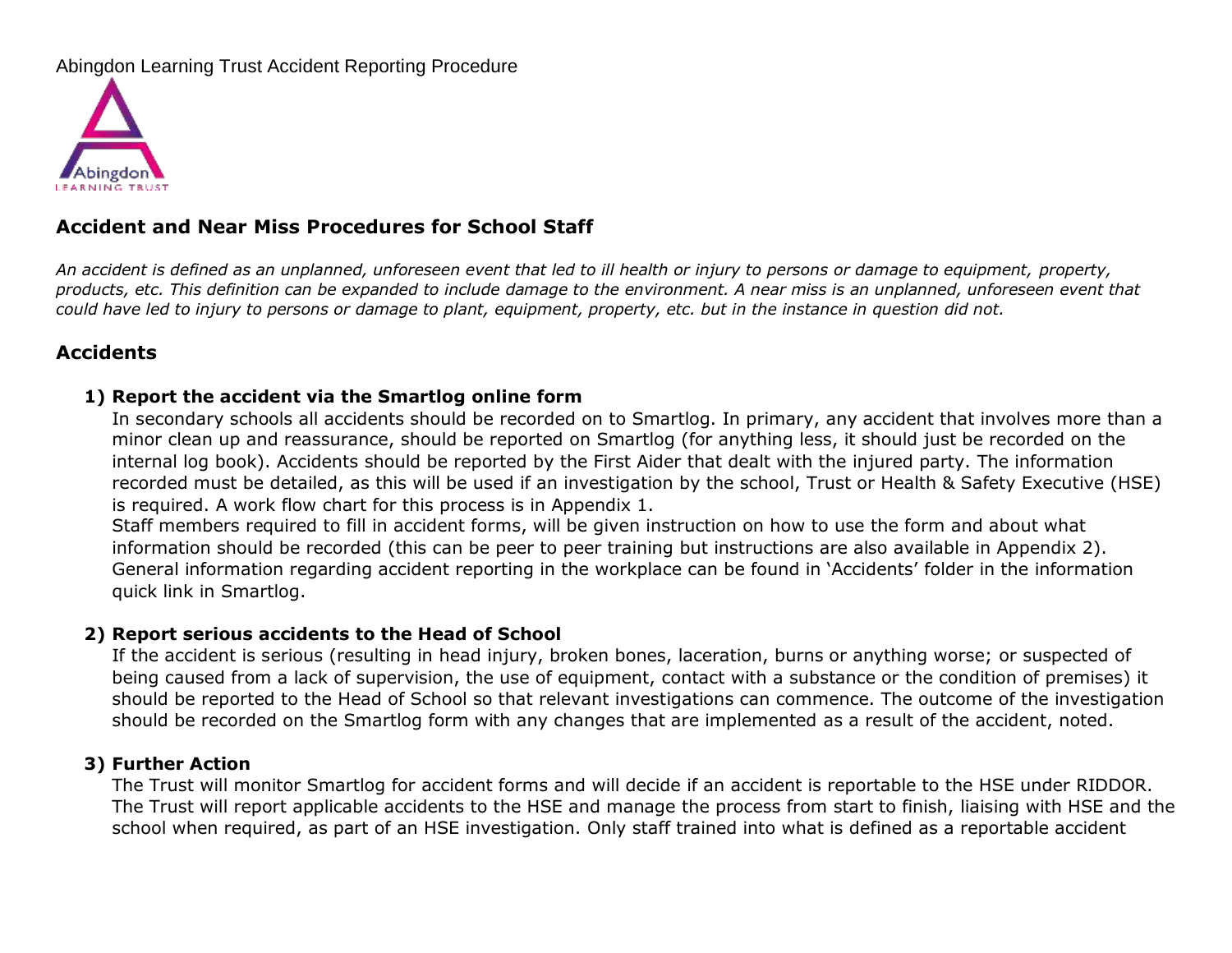Abingdon Learning Trust Accident Reporting Procedure

under RIDDOR will report to the HSE. Training will be given 'peer to peer', with reference to the RIDDOR reporting resources available in the 'Accidents' folder in the information quick link in Smartlog.

# **Near Misses (Dangerous Incident/Occurrence not resulting in injury)**

### 1) **Report the near miss to the Trust contact via email.**

If a near miss occurs on a school site, follow the same process as accident reporting and when completing the Smartlog form, select the options for 'near miss' when you are prompted to do so. The Trust will then establish if the near miss is reportable to the HSE under RIDDOR.

# **Annual Accident and Near Miss Report for the Board of Trustees and Heads of School**

### 1) **Information is gathered and collated**

The accident information recorded on Smartlog and the near miss information received by the Trust will be collated by the Trust, into a report which will be used to identify trends, inform reviews of policy, procedures and root cause analysis and to make improvements for reducing accident reoccurrence.

### 2) **Information is shared**

The report will be distributed to the Trustees, Local Academy Boards and Heads of School. This information may be shared in the various Health & Safety Groups that operate within the Trust and will also be disseminated by Heads of School to appropriate staff, to manage improvements and amend and action risk assessments as required.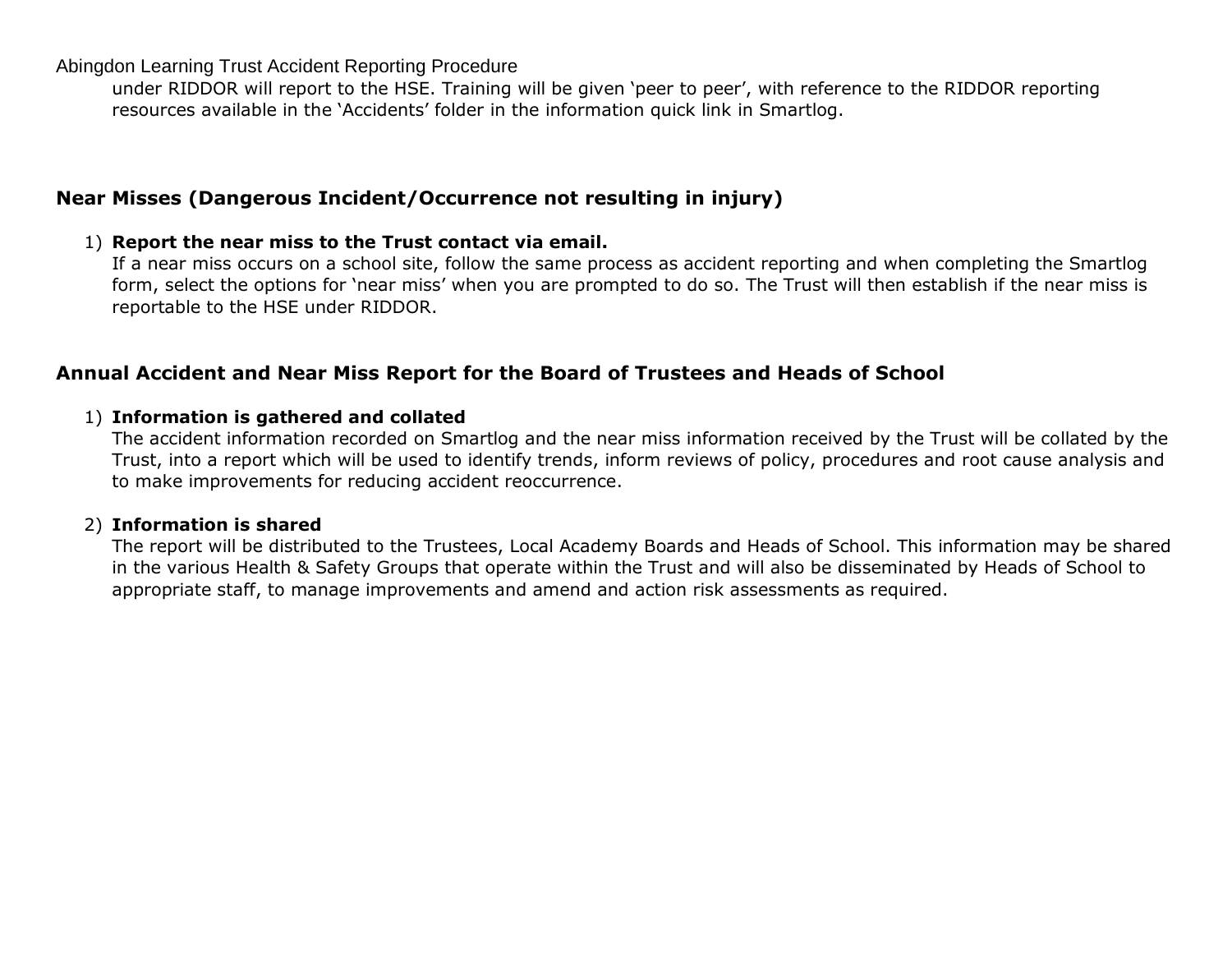Abingdon Learning Trust Accident Reporting Procedure **Appendix 1**